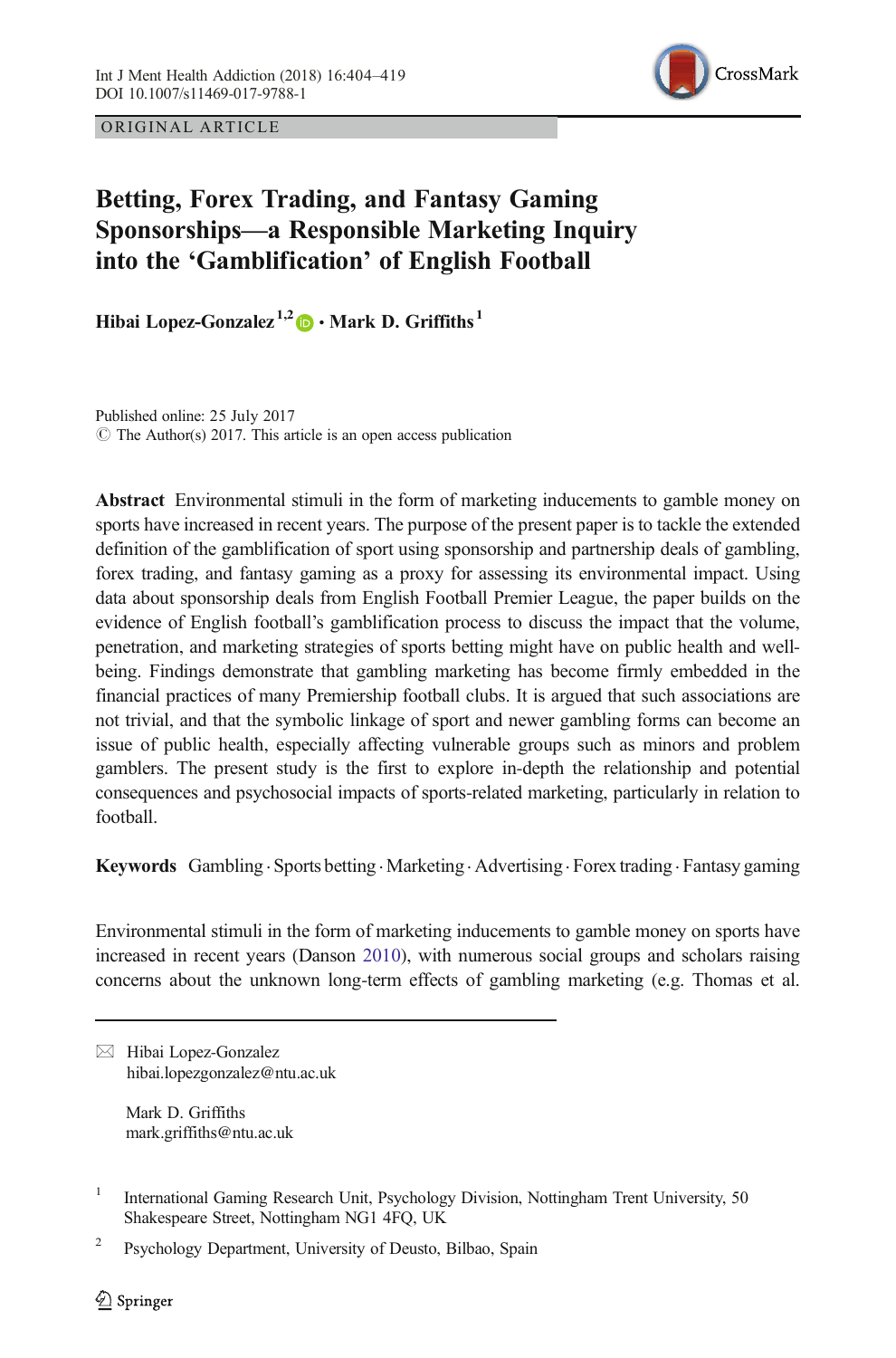[2012a](#page-15-0); Yani-de-Soriano et al. [2012\)](#page-15-0). Although accounts of bookmakers directly influencing the formal codification of the laws of sport date back to the 18th century (Forrest and Simmons [2003](#page-13-0)), there is a growing consensus that a sizeable part of the world today is witnessing an unprecedented proliferation of gambling products focusing on the outcomes of sports competitions (Dyall et al. [2009](#page-13-0); Hing [2014;](#page-13-0) LaPlante et al. [2008](#page-14-0); McKelvey [2004;](#page-14-0) Sproston et al. [2015](#page-15-0)). Such proliferation prompted McMullan and Miller [\(2008\)](#page-14-0). As the -fication suffix implies, gamblification is a process that of expanding the areas of sport susceptible to being gamble upon, which has been further accelerated by the nearly simultaneous legalisation and popularisation of Internet gambling in different jurisdictions (Gainsbury et al. [2012\)](#page-13-0).

In the decade since the gamblification of sport theory was proposed, the term has evolved from its original meaning. Sport gamblification is no longer restricted by the limits of sports betting and sport per se. On the contrary, it has developed multiple interactions with adjacent markets. Aligning with a broader context of technological integration of gambling products, as seen in the convergence of gambling and social gaming (Cassidy [2013](#page-12-0); (Griffiths et al. [2014](#page-13-0)), casino gaming (Gainsbury et al. [2014\)](#page-13-0), and digital media (King et al. [2010\)](#page-14-0), sports betting is also under its own process of integration. Sports betting convergences—most notably with trading markets, such as foreign exchange (forex or FX), poker, and daily fantasy games (Lopez-Gonzalez and Griffiths [2016b\)](#page-14-0)—have been further facilitated by the evolution of big data retrieval from sports events (Hutchins [2016\)](#page-14-0). Such developments in sports data retrieval include traditional visual methods, as well as newer motion-tracking cameras, smart sensors embedded in equipment, wearables, and body response tracking devices (Marr [2015](#page-14-0)). Sport organisations have capitalised on the convergence dynamic by signing formal financial agreements with gambling firms (Hing et al. [2017](#page-14-0); Hing et al. [2014;](#page-14-0) Lopez-Gonzalez and Tulloch [2015](#page-14-0); Sproston et al. [2015\)](#page-15-0), but their involvement with the extended definition of gambling markets, including gambling-like products such as trading markets and fantasy games, remains largely unexplored. The convergence of gambling, trading, and gaming markets calls for such an extended understanding of what constitutes gambling today, particularly in the way gambling harm-minimisation and responsible marketing campaigns are designed.

A major preoccupation regarding gambling intersection with sports has been the marketing of betting as an experience inherently associated with the symbolic culture of sport (Deans et al. [2016,](#page-13-0) [2017a](#page-13-0); Gordon and Chapman [2014;](#page-13-0) Lamont et al. [2011](#page-14-0); Thomas et al. [2015\)](#page-15-0). By emphasising its connections with sports, the marketing and advertising of betting has been theorised to pursue the 'sanitation' of gambling (McMullan and Miller [2008\)](#page-14-0), transferring the health-related symbolic attributes of sport and physical exercise to betting behaviour (Milner et al. [2013\)](#page-14-0). In this regard, and of great concern, is the effect that an excessive volume of betting marketing might have on vulnerable groups such as minors and young adults (Pitt et al. [2016](#page-15-0); Thomas et al. [2016](#page-15-0)), and individuals suffering or recovering from gambling problems (Hing et al. [2015,](#page-14-0) [2016b](#page-14-0)). Furthermore, additional issues might arise in the event that these new categories that extend the definition of sports gambling (i.e. trading, other gambling forms such as poker, and fantasy games) seeking to market their products in alignment with (or appropriation of) sports' core values and positive attributes. Early examples of this marketing strategy can be found in the sport stars' endorsement of poker brands such as the footballers Neymar Jr. and Cristiano Ronaldo, and the tennis player Rafael Nadal (Lopez-Gonzalez and Griffiths [2016b\)](#page-14-0).

The present paper tackles the extended definition of the gamblification of sport by using sponsorship and partnership deals of gambling, forex trading, and fantasy gaming as a proxy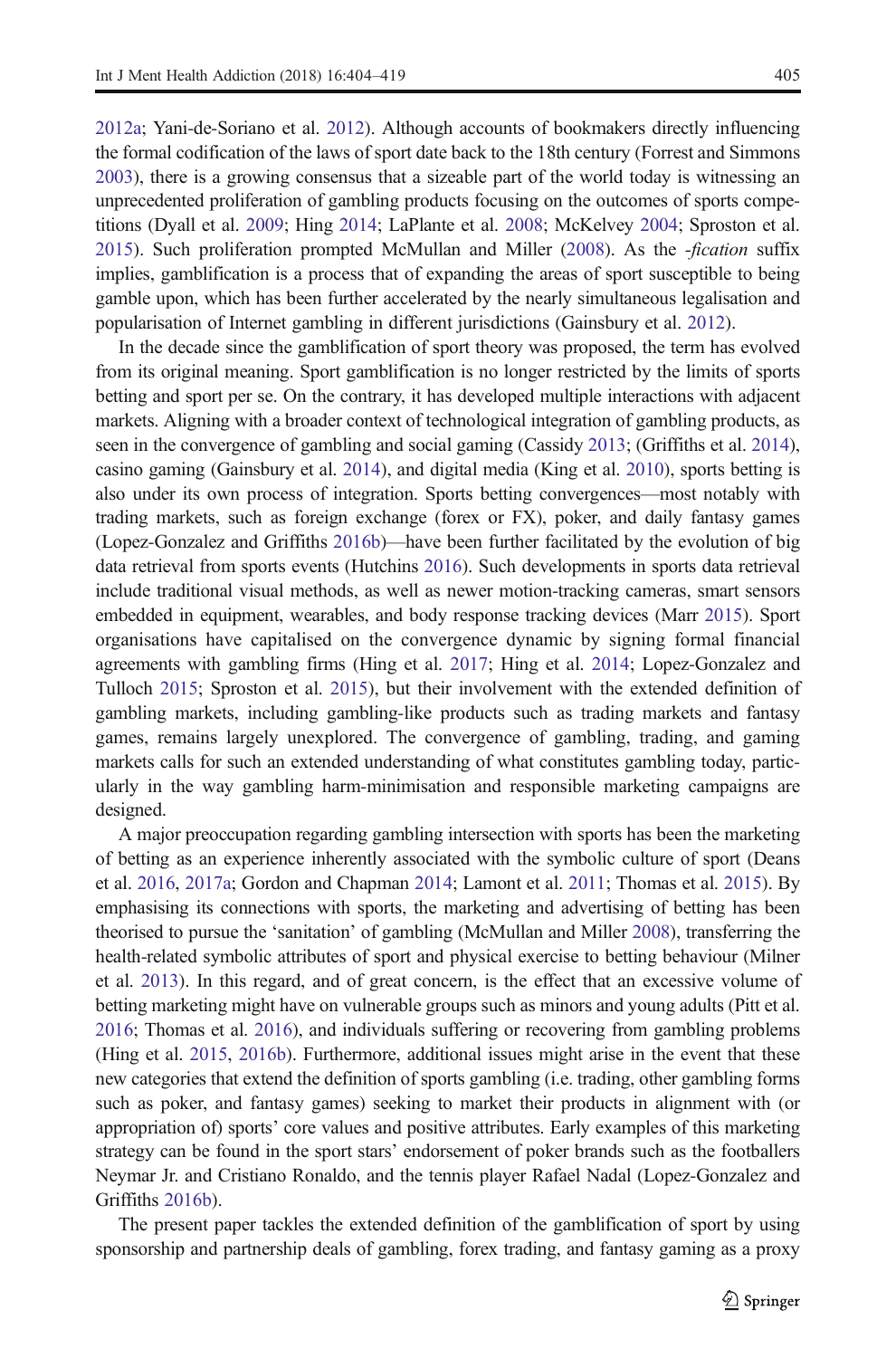for assessing their environmental impact. Using data from English Football Premier League, the paper builds on the evidence of English football's gamblification process to discuss the impact that the volume, penetration, and marketing strategies of sports betting might have on public health and wellbeing. The study is constructed in the form of a conceptual paper that (i) explores the legal framework and (ii) marketing evolution of gambling in English football, (iii) combining it with new descriptive evidence from sponsorship and partnership deals, to finally (iv) speculate on the detrimental consequences that such marketing might have, based on the existing literature on betting marketing-related harm.

# Sports Betting Marketing in the UK

#### Legal Framework

Gambling operators can legally market online and offline products in the UK provided they are licensed to do so by the Gambling Commission, the regulatory body created after the Gambling Act 2005. The gambling industry regards the UK as the most developed gambling regulatory system in Europe (Danson [2010](#page-13-0)). Some scholars have argued that gambling, despite having been a well-established and culturally sanctioned practice for centuries in Britain (Forrest and Simmons [2003;](#page-13-0) Schwartz [2006](#page-15-0)), was presented for the first time to the British public by the Gambling Act as a 'viable and socially acceptable leisure activity' (Parke et al. [2014](#page-14-0), p. 24). However, gambling is still regarded—at least in social and economic terms—as a demerit good, in the same vein as tobacco or alcohol, and therefore subject to above average taxation in an attempt to counterbalance the negative effects of its consumption. Demerit goods are those goods that are widely perceived as 'intrinsically unhealthy, degrading or socially damaging' (McCormick and Stone [2007,](#page-14-0) p. 162). Such mixed understanding of gambling as a legal, tax-collecting, but at the same time demerit activity transpires in the law in the form of regulatory requirements that some scholars have come to label as hypocritical (Myllymaa [2017](#page-14-0)).

The responsibility of controlling sports betting marketing and advertising in the UK lies on a multi-node network operating under the Gambling Act 2005 and the Gambling (Licensing and Advertising) Act 2014 (Lopez-Gonzalez and Griffiths [2016a\)](#page-14-0). The Gambling Commission, as noted above, is the regulatory body responsible for issuing licenses and regulating gambling activity. Also, in terms of an advertising activity, gambling marketing is further controlled by the Advertising Standards Authority (ASA), which oversees the application of both the UK Code of Broadcast Advertising, and the UK Code of Non-Broadcast Advertising. Moreover, the Office of Communications (Ofcom) protects British consumers from promotions that could be harmful or offensive. Additionally, the gambling industry complements the existing legal framework with self-regulatory codes.

Generally speaking, the UK Gambling Commission has shown specific concern regarding two aspects of betting marketing: the promotion of the so-called free bets and children's protection. The Gambling Commission stipulates that free bet promotions must include in the advert itself any condition or factor that might affect the bets, such as withdrawal requirements. This follows up on the ASA guidance, in response to an increasing number of complaints by bettors concerning the misleading terms of many gambling products advertised as risk-free or simply free (Committee of Advertising Practice and Broadcast Committee of Advertising Practice [2014](#page-12-0)).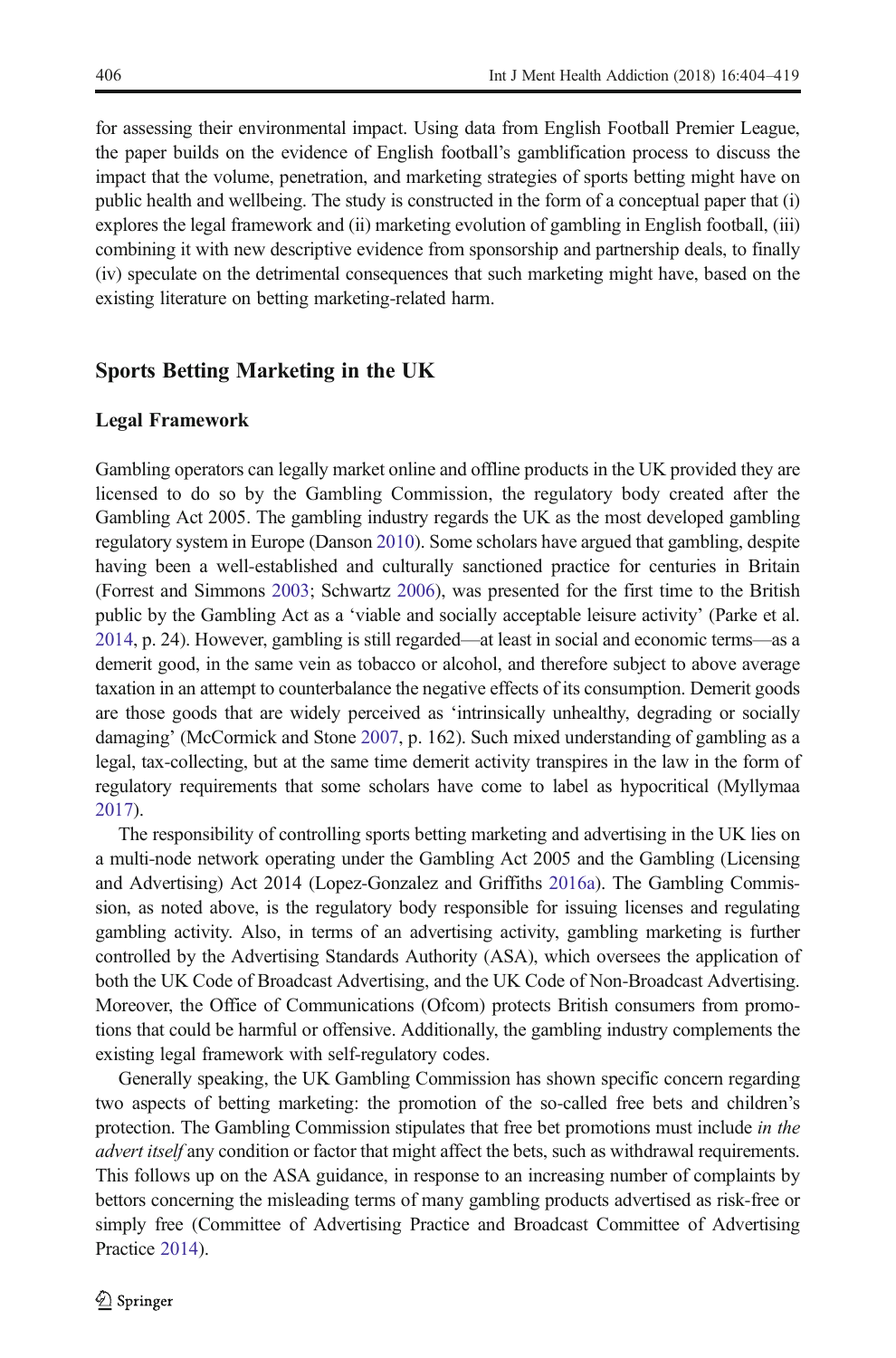Sports betting marketing cannot target minors and, in general, cannot feature in their promotions anyone who is or appears to be under 25 years old (Advertising Standards Authority [2014](#page-12-0)), although some exceptions apply to betting websites featuring sportspeople after the operators' complaints regarding the prohibition to use the image of the footballer Luis Suárez (24 years old at the time) and the golfer Jordan Spieth (aged 22 years at the time) (Smith [2016\)](#page-15-0). Given the rise of foreign gambling operators following sport sponsorship marketing strategies in British football, the Gambling Commission released a one-page advice note in November 2014 to clarify its position on it. The advice solely focused on child protection, reminding consumers that according to the Gambling Act 2005, 'gambling operators will not allow their logos or other promotional material to appear on any commercial merchandising which is designed for use by children. A clear example of this would be the use of gambling logos on children's football strips' (Gambling Commission [2014](#page-13-0)).

Sport and gambling organisations materialise their shared interests by signing partnership and sponsorship deals, either at competition level (i.e. leagues), organisational level (teams), and/or individual level (sport stars). On top of the financial return agreed on such deals, some sports have claimed additional compensation from betting firms on the grounds of an alleged 'right to consent to bet' by virtue of which sport events should be considered proprietary content, with an *authorship*, and therefore subject to copyright protection. In French sport, where this rule has been enforced, sports organisers with fixtures covered by bookmakers received 1.1% of the bets placed by legal operators in the country from 2010 to 2012 (Autorité de régulation des jeux en ligne [ARJEL] [2013\)](#page-12-0), although a 2014 investigation on the matter appointed by the European Commission found little basis for the application of the right to consent to bet (Asser Institute [2014](#page-12-0)). However, beyond the legal standpoint, sport competitions have arguably few incentives to pursue legal action and be at odds with gambling industry, considering the lucrative sponsorship and partnership deals that a profitable relationship with betting firms has brought to them. Trading and fantasy gaming partnerships with sports industry have not attracted similar public scrutiny and there is no provision that specifically addresses their use in the context of sports betting marketing and advertising.

#### Volume

Marketing and advertising expenditure growth in the UK mirrors that of several European and overseas countries that—since the legalisation of online gambling in early 2010s—have witnessed a surge of gambling inducements (European Commission [2012\)](#page-13-0). Increased marketing following global online gambling adoption has been visible both in territories with a relatively small gambling culture such as Spain (Dirección General de Ordenación del Juego [DGOJ] [2017](#page-13-0) [Directorate General of Gambling Regulation DGOJ]), as well as in wellestablished mature markets like Australia, where online sports betting has become the only gambling form with an expanding customer base over the last decade (Gainsbury et al. [2015](#page-13-0)).

In 2012, sports betting adverts accounted for approximately 0.3% of all commercial adverts a British adult saw, with almost half of them (45.2%) being seen while watching sports. In a 1 year period, from 2011 to 2012, betting adverts in the UK rose by 270%. Children aged 10– 15 years (who are supposedly protected by not seeing gambling adverts on television before 9 p.m.) were reached 148,000 times throughout 2012, 50 times the volume of 2005, because of the legal loophole that allows betting adverts to be broadcast during televised sporting events (Office of Communications [2013](#page-14-0)). A journalistic report by Nielsen commissioned by The Guardian newspaper in the UK calculated that betting companies had spent £456 million on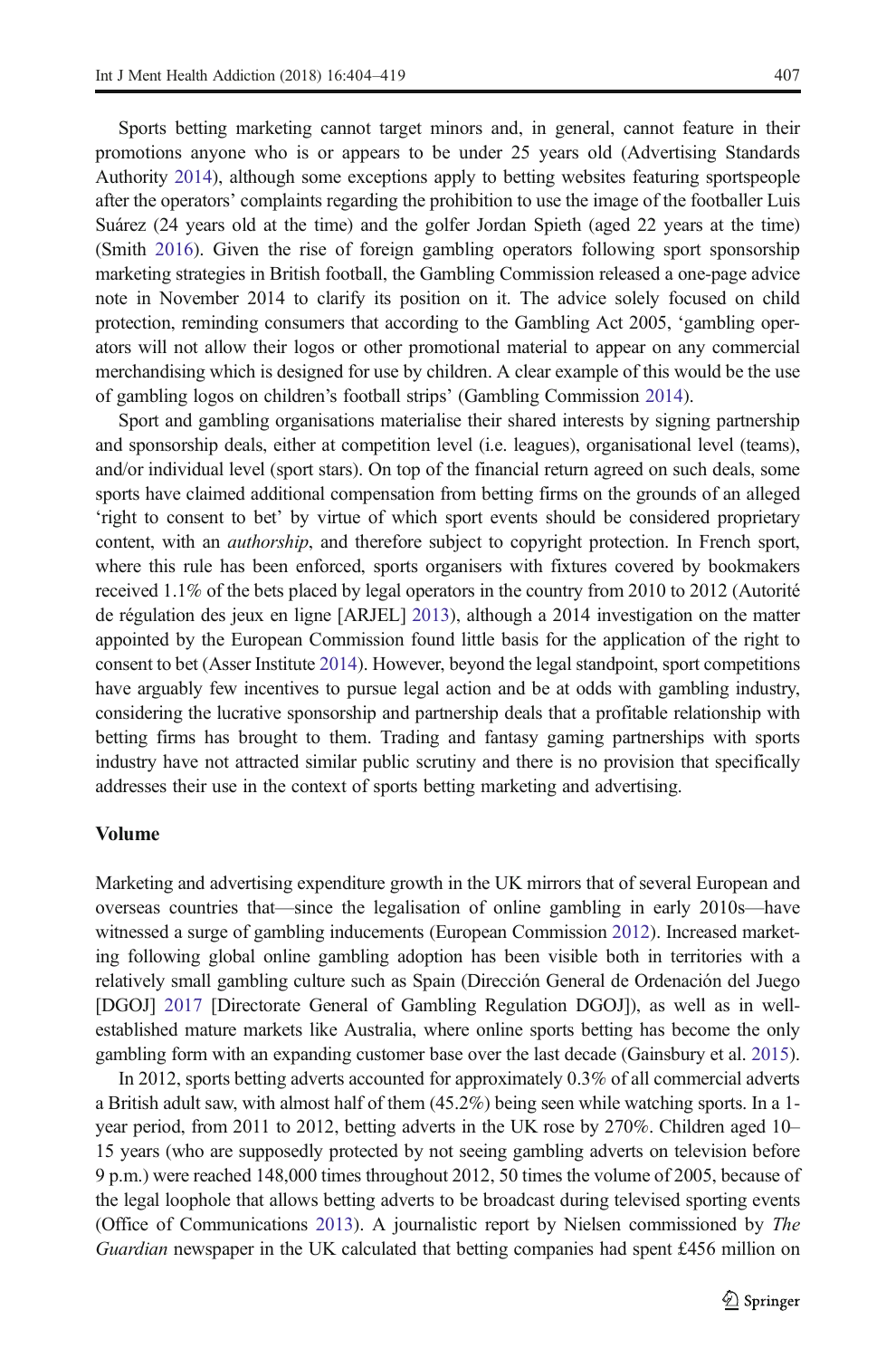British television adverts from 2012 to 2015, with an annual growth of 46% (Davies [2016](#page-13-0)). Although the causal link between advertising expenditure and gambling engagement is not easy to establish, industry data provided by the Gambling Commission suggests a parallel evolution (Gambling Commission [2017](#page-13-0)). For example, when considering the (non-remote) betting gross yield (i.e. the money bookmakers retain after paying out prizes for bets won), the UK betting market had a size of £3029 million in 2012, £3198 million in 2013, £3176 million in 2014, £3276 in 2015, and £3406 million in 2016. This evolution represents a relatively modest 12.5% rise when compared to the 46% advertising growth over the same period. However, on top of the non-remote yield, remote (domestic) football betting in 2016 accounted for £619 million, although no historical data is available to trace back the evolution in remote betting due to new methodological arrangements in data collection (Gambling Commission [2017](#page-13-0)).

In European sporting leagues as a whole, shirt sponsorships in the top five football markets (i.e. England, Germany, France, Italy, and Spain) grew from only one deal in 2002/03 season to 26 deals in the 2010/11 season (Foley-Train [2014](#page-13-0)). According to latest free-access data from the European Sponsorship Association reported by Foley-Train, gambling operators ranked seventh of all business sectors for worldwide sport sponsorship deals in 2012 (74 deals), tripling the deals made in 2007 (21 deals). For the UK in particular, industry data from the European Gaming and Betting Association (EGBA) estimates that betting companies in 2015 spent around €80 million exclusively sponsoring English football (EGBA [2015\)](#page-13-0), almost six times more than the  $\epsilon$ 14 million of annual average expenditure estimated for the 2009–2014 period (Foley-Train [2014\)](#page-13-0).

## Gambling Sponsorship in English Football

Shirt sponsorship is probably a good proxy to calibrate the volume of gambling marketing in English football. Table [1](#page-5-0) shows the shirt sponsor evolution over the past decade (from the 2007/2008 to 2016–2017 seasons). First team shirt sponsorship with gambling companies evolved from four deals in 2008, six deals in 2012, to ten deals in 2017, accounting for half of the 20 English Premier League teams. Clearly, the number of shirt logos owned by gambling brands has evolved rapidly over a relatively short period of time. However, some industry voices have been anticipating a decline in the numbers of shirts being sponsored by gambling firms due to their incapacity to compete with other business sectors (Gillooly [2015\)](#page-13-0), although such a decline has yet to materialise. According to Gillooly, the average gambling sponsorship for an English Premier League club in 2014 was £3.9 million, well below the £11.2 million average for any other sponsorship in the league.

In the same vein, it has been noted that most of the football teams with shirts sponsored by gambling companies are among the less powerful in the league, both in terms of economic profitability and sporting success. Indeed, analysing the data from end-of-season table positions demonstrates a bias of gambling companies sponsoring teams towards the lower end of the table. Thus, the four teams (out of 20 in the English Premier League) with gambling logos in 2007/2008 finished the league in 6th, 7th, 11th, and 15th. In 2011–2012, the six teams sponsored by gambling companies finished 10th, 11th, 13th, 16th, 18th, and 20th. In 2016/ 2017 season, the ten teams with gambling sponsors showed an almost perfect inverse correlation between table position and gambling-origin shirt sponsor, finishing 9th, 10th, 11th, 13th, 14th, 15th, 16th, 17th, 18th, and 20th (with the 19th being a money loan company). This could be interpreted as a nuanced strategy. More specifically, gambling operators might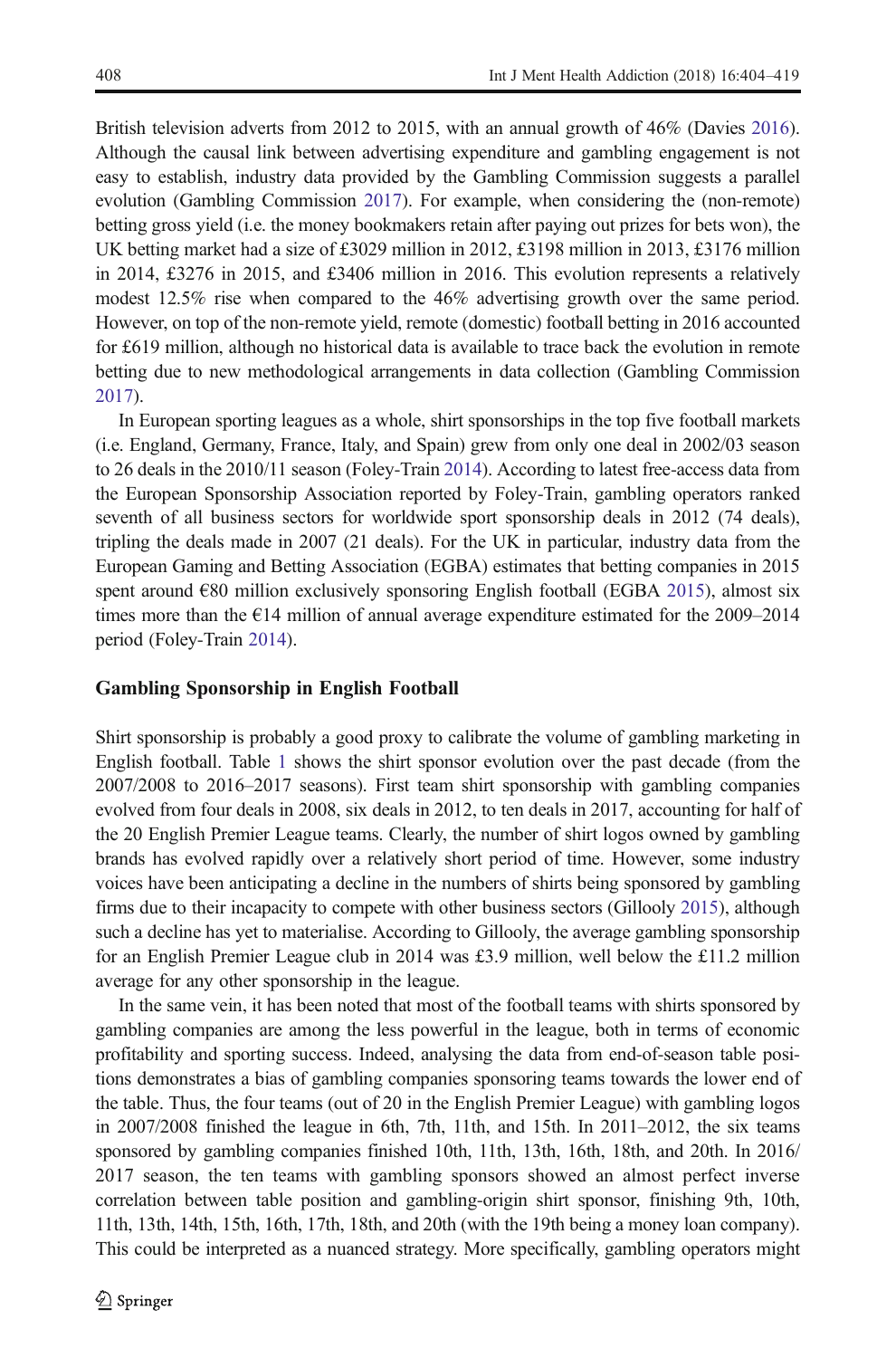<span id="page-5-0"></span>

| 2007/2008 sponsor (team)                                    | Industry                | 2011/2012 sponsor (team)         | Industry                | 2016/2017 sponsor (team)         | Industry         |
|-------------------------------------------------------------|-------------------------|----------------------------------|-------------------------|----------------------------------|------------------|
| AIG (Manchester Utd                                         | <i>Insurance</i>        | Etihad Airways (Manchester City) | <b>Travel</b>           | Yokohama Tyres (Chelsea)         | Automotive       |
| Samsung (Chelsea)                                           | Electronics             | Aon (Manchester Utd)             | Insurance               | AIA (Tottenham Hot.)             | <b>Insurance</b> |
| Fly Emirates (Arsenal)                                      | <b>Travel</b>           | Fly Emirates (Arsenal)           | <b>Travel</b>           | Etihad Airways (Manchester City) | Travel           |
| Carlsberg (Liverpool)                                       | Alcohol                 | Aurama (Tottenham Hot.)          | Technology              | Stan. Chartered (Liverpool)      | Banking          |
| Chang Beer (Everton)                                        | Alcohol                 | Virgin Money (Newcastle Utd)     | Investment              | Fly Emirates (Arsenal)           | Travel           |
| 32Red (Aston Villa)<br>Bet24 (Blackburn Rov.)               | Gambling                | Samsung (Chelsea)                | Electronics             | Chevrolet (Manchester Utd)       | Automotive       |
|                                                             | Gambling                | Chang Beer (Everton)             | Alcohol                 | Chang Beer (Everton)             | Alcohol          |
| Oki (Portsmouth)                                            | Electronics             | Standard Charter (Liverpool)     | Banking                 | Virgin Media (Southampton)       | Telecom          |
| Thomas Cook (Manchester City)                               | Travel                  | FXPro (Fulham)                   | Trading                 | Mansion (Bournemouth)            | Gambling         |
| XL Holidays (West Ham Utd)                                  | Travel                  | Bodog (West Bromwich)            | Gambling                | Uk-k8 (West Bromwich)            | Gambling         |
| Mansion (Tottenham Hot.)                                    | Gambling                | 32Red (Swansea City)             | Gambling                | Betway (West Ham Utd)            | Gambling         |
| ਤਿ<br>Northern Rock (Newcastle Ut<br>Garmin (Middlesbrough) | <b>Building Society</b> | Aviva (Norwich)                  | <b>Insurance</b>        | King Power (Leicester City)      | Travel retail    |
|                                                             | <b>Technology</b>       | Combola (Sunderland)             | Gambling                | Bet365 (Stoke City)              | Gambling         |
| JJB Sports (Wigan Athletic)<br>Boylesports (Sunderland)     | Sportswear              | Britannia (Stoke City)           | <b>Building Society</b> | Mansion (Crystal Palace)         | Gambling         |
|                                                             | Gambling                | JB Sports (Wigan Athletic)       | Sportswear              | BetEast (Swansea City)           | Gambling         |
| Reebok (Bolton Wan.)                                        | Sportswear              | Genting Casinos (Aston Villa)    | Gambling                | Dafabet (Burnley)                | Gambling         |
| LG (Fulham)                                                 | Electronics             | Malaysia Airlines (Queens Park)  | <b>Travel</b>           | [38.com (Watford)                | Gambling         |
| Kyocera (Reading)                                           | Electronics             | 88Bet (Bolton)                   | Gambling                | SportPesa (Hull City)            | Gambling         |
| F&C Investments (Birmingham Cy.)                            | Investment              | Prince's Trust (Blackburn Rov.)  | Charity                 | Ramsdens (Middlesbrough)         | Money loan       |
| The Derbyshire (Derby Co.)                                  | Travel                  | SportingBet (Wolverthampton)     | Gambling                | Dafabet (Sunderland)             | Gambling         |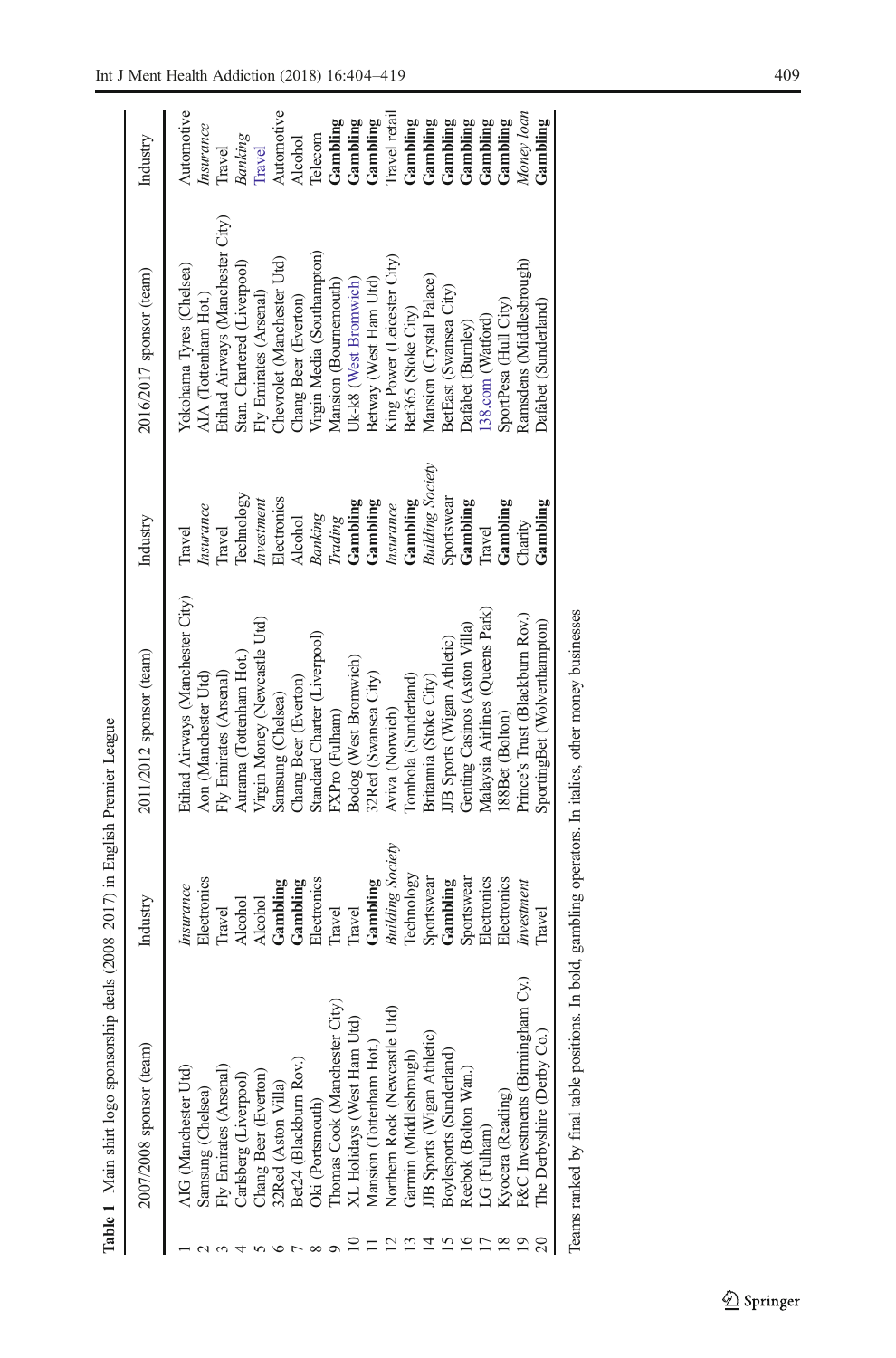believe they have enough global exposure that the league as whole offers, without needing to pay premium sponsorship deals to attach their brand to the most supported and successful teams (because all the lower ranked teams have to play all the upper ranked teams and therefore get equal advertising exposure during televised games).

Table 2 shows the breadth of the gamblification process by focusing on sponsorship deals during the 2016–2017 season in the English Premier League. As can be observed, all 20 teams have secured at least one official betting partner, with some of them having multiple partners due to regional deals in strategic markets to provide the so-called geo-targeted betting experiences (Garlitos [2014](#page-13-0)). An illustration example is the Arsenal club's deals with 12Bet company in Asia, *Betfair* in Europe, *SportPesa* in Kenya, and *Tempobet* in Oceania. Altogether, the 20 English Premier League teams totalled 20 different betting brands, with 12 brands sponsoring only one team, five brands sponsoring two teams, and three brands sponsoring three different teams. Despite how fragmented the betting market might look, these brands represent only a small fraction of the actual number operating in association with the English football. In fact, betting brands are generally considered to offer poorly differentiated products in highly competitive markets (Nettleton [2013\)](#page-14-0). Consequently, marketing plays a significant part in artificially creating singular attributes that facilitate the acquisition and maintenance of customers.

Sponsorship deals with trading companies are not as prevalent as betting sponsorships. However, 14 out of 20 English Premier League teams had linked partnership deals with trading companies—most notably forex trading—during the 2016/2017 season. Only one trader

| Team                        | Gambling                                        | Trading                     | Fantasy                      |
|-----------------------------|-------------------------------------------------|-----------------------------|------------------------------|
| Arsenal                     | 12bet, Betfair, SportPesa, TempoBet Markets.com |                             | DraftKings                   |
| <b>Bournemouth</b>          | Mansion                                         |                             |                              |
| Burnley                     | Dafabet                                         |                             | Sportito                     |
| Chelsea                     | William Hill                                    | $CWM$ $FX^a$                |                              |
| Crystal Palace              | Mansion                                         |                             |                              |
| Everton                     | William Hill, Dafabet                           | EZTrader                    | Football manager             |
| Hull City                   | <b>SportPesa</b>                                |                             |                              |
| Leicester City              | BetStars,                                       | FairFX                      | Oulala                       |
|                             | 12 <sub>Bet</sub>                               |                             |                              |
| Liverpool                   | <b>BetVictor</b>                                | <b>InstaForex</b>           | DraftKings                   |
| Manchester City             | Betsafe                                         | iTrader                     | Ballr                        |
| Manchester United           | <b>Marathonbet</b>                              | Swissquote                  |                              |
| Middlesbrough               | TempoBet, TLC Bet                               | Ramsdens <sup>b</sup>       |                              |
| Southampton                 | <b>SportPesa</b>                                | Banc De Binary <sup>c</sup> | Premier Punt                 |
| <b>Stoke City</b>           | Bet365                                          |                             |                              |
| Sunderland                  | Dafabet, Betfair                                | Satsuma <sup>b</sup>        |                              |
| Swansea City                | BetEast, Bet365, Swans Lotto                    |                             |                              |
| Tottenham Hotspur           | William Hill, Fun88                             | <b>EZTrader</b>             |                              |
| <b>West Bromwich Albion</b> | Coral, Bet365, Uk-k8                            | <b>IGOFX</b>                |                              |
| West Ham United             | Betway                                          | eToro                       |                              |
| Watford                     | $138$ .com                                      | Divisa                      | DraftKings, Football manager |

Table 2 Gambling, trading, and fantasy games official partners and sponsors among 2016/2017 English Premier League teams

Partners listed in the English Premier League teams' official websites

<sup>a</sup> Deal was signed until 2018 but Chelsea discontinued the relationship for undisclosed reasons

<sup>b</sup> These are quick loan companies per se

<sup>c</sup> Relationship ended shortly after the onset of 2016/2017 season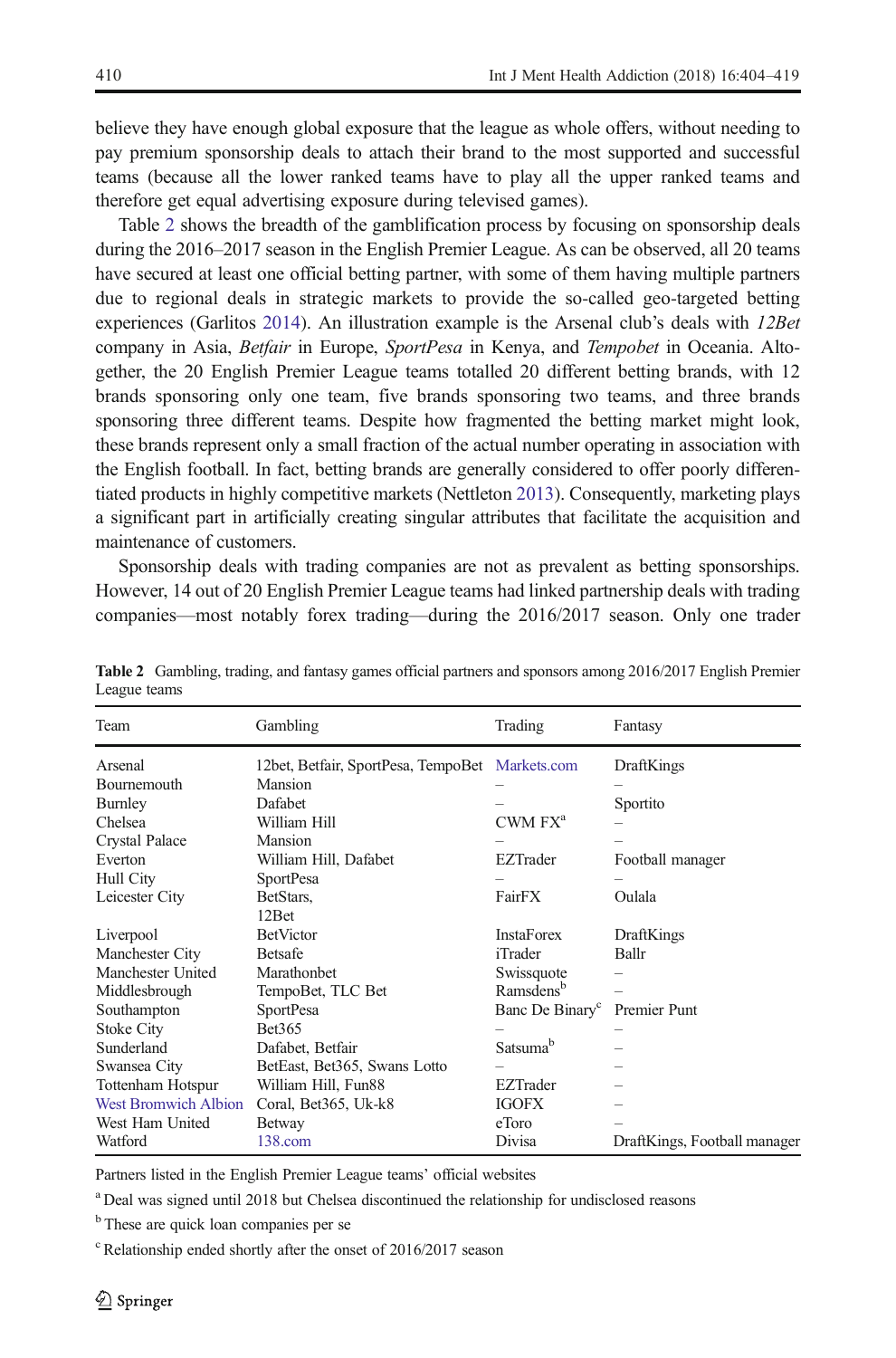(EZTrader) sponsors two different teams, while the rest are unique sponsors. The same betting market attributes of low product differentiation and competitive environment might also be applicable to trading firms.

Fantasy gaming is rapidly becoming a large component of sports appreciation, especially in the USA where fantasy sports appears to have partially absorbed the consumer base for online sports betting, an illegal activity in most states (Bowman et al. [2016;](#page-12-0) Rose [2015](#page-15-0)). Although still in its infancy in Europe, eight out of 20 English Premier League teams already have agreements in place with fantasy sports companies, some of which include a deal with DraftKings, the leading company along with FanDuel in USA's fantasy gaming market. The concentration of brands here is slightly higher than in the case of betting and trading sponsorships, but six different brands still populate the growing fantasy gaming market in the English Premier League.

# Exploring the Effects of Sports Gamblification Marketing

#### Does Sports Betting Marketing Facilitate Problem Gambling?

The detrimental effect on public health of an increase in the sports betting marketing volume is difficult to demonstrate. British data collected by the Gambling Commission is inconclusive due to the lack of definition of what constitutes gambling on sports. In general, research has found it difficult to substantiate the causal association between gambling advertising exposure and behaviour, particularly when the effects of such exposure might take place weeks or months later, as proposed, for instance, by the Cultivation Theory (Gerbner [1969\)](#page-13-0). Despite the difficulties of finding empirical evidence of the real impact of marketing on betting behaviour, many authors have acknowledged that the association between marketing and problem gambling is plausible, at least theoretically. In this regard, Binde ([2014](#page-12-0)) concluded after systematically reviewing a large body of gambling advertising literature that it is 'very unlikely that advertising should have no impact whatsoever on problem gambling' (p. 19). However, considering the increasing amount of money allocated to gambling advertising, it appears conceivable that British operators find an attractive return of investment to their advertising expenditure.

The sports betting marketing and advertising growth prompted by the gamblification of sport could be theorised as having two effects. First, an increase in gambling advertising exposure might be associated with a higher prevalence rate of problem gambling. A study indicated that problem gamblers are usually more exposed to advertising (e.g. they frequently visit more gambling websites or watch more sport events); therefore, it cannot be established whether they gamble more because they are more exposed to marketing or they are more exposed to marketing because they gamble more (Hing et al. [2016a\)](#page-14-0). However, a study conducted among 6034 Norwegian gamblers found that problem gamblers had a greater involvement with gambling advertising even when they were similarly exposed than regular non-problem gamblers (Hanss et al. [2015](#page-13-0)). It is worth noting that available data from the UK shows no indication that gambling advertising has led to more gambling harm. For the period of greatest gambling advertising growth (2012–2015), the problem gambling prevalence rate in Scotland stayed relatively stable, moving from 0.8% in 2012 to 0.7% in 2015 (Gambling Commission [2016](#page-13-0)). The latest data from England dates back to 2012; therefore, the impact (if any) on public health of online betting adoption due to the rise in gambling advertising is as yet unknown.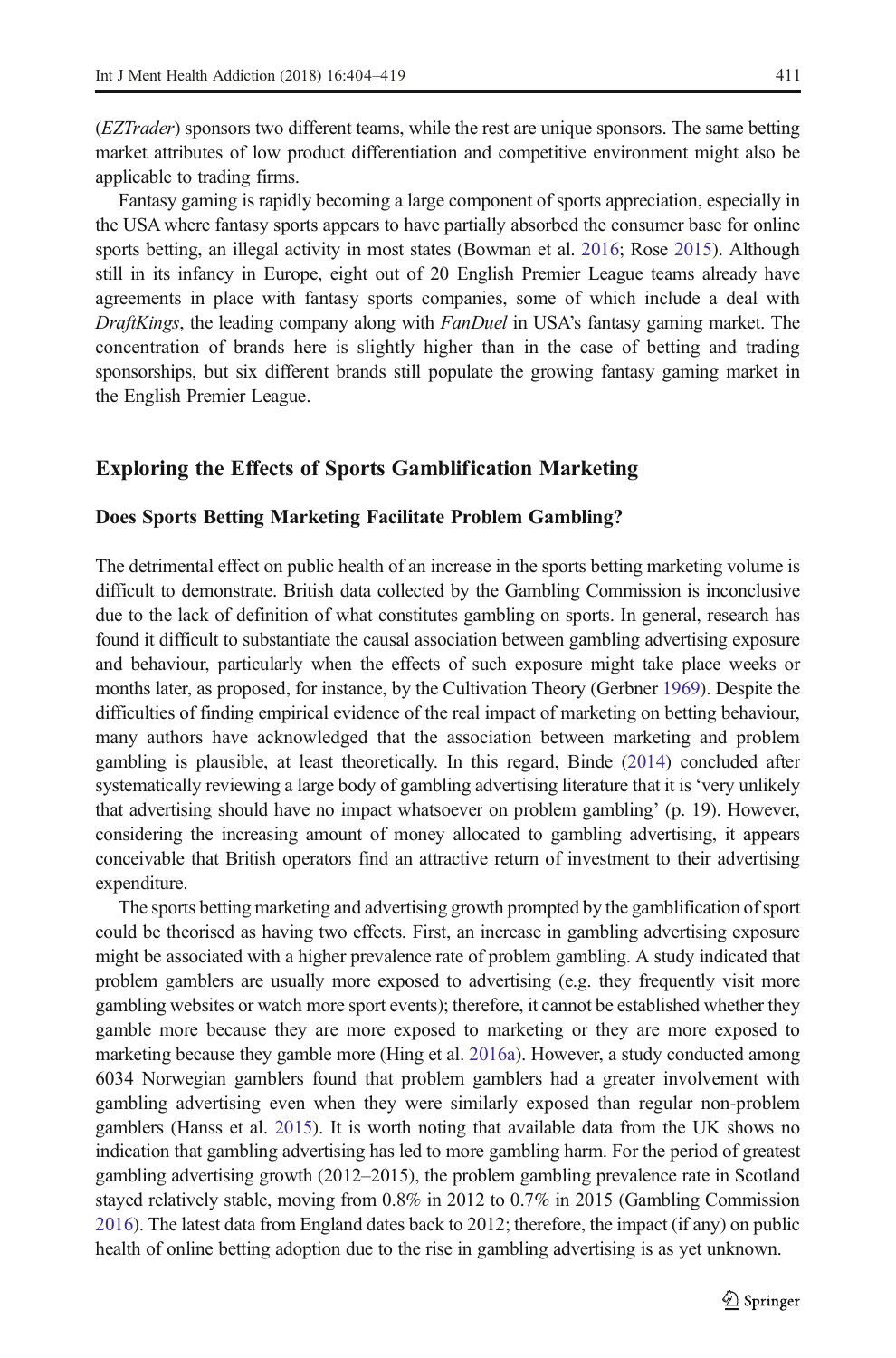Second, an overall rise in the consumption of gambling products following more aggressive marketing strategies, even while maintaining a stable percentage of people experiencing gambling-related harm, would lead to a rise in absolute numbers of people developing gambling problems (Hansen and Rossow [2012\)](#page-13-0). Simply put, keeping problem gambling rate constant, the more people that bet on sports, the more problem gamblers. This is known as the total consumption model. Some scholars have criticised this model by arguing that sports betting marketing does not necessarily create new consumers, and that it only affects market share, transferring existing bettors from one bookmaker to another (Hing [2014\)](#page-13-0). The gambling operators' awareness of the inherent growth limits of the British market could help to interpret the recent mergers between large gambling firms in the UK as an attempt to minimise the huge costs of an intensive competition prolonged over time. Other scholars support social adaptation models (e.g. Shaffer et al. [2004\)](#page-15-0) that propose that while the detrimental effects of marketing and advertising might be true in the initial stages of the exposure, individuals and societies adapt their attitudes, cognitions, and behaviours in the long term, generating resistance to the exposure, for example, by enhancing the social awareness of the problem, counter-advertising the industry's messages, setting up prevention programmes and treatment units, or simply the novelty of the products wearing off as time goes by.

## The Naturalisation Effect

Departing from the impact that a larger volume of gambling stimuli might have on individuals developing gambling problems (as well considering the complexity of assessing marketing's direct effects), other indirect effects that have an impact at group level can be posited. Some of the most notable aspects of gambling marketing are its ubiquity and penetration. Gamblers have repeatedly described commercial stimuli to bet as being everywhere (Pitt et al. [2016](#page-15-0)). In this regard, the specific messages or narratives that are conveyed by such stimuli do not appear to be as crucial as the accumulative presence of the stimuli. Although each individual brand emphasises their own singular value to their potential target customers, taken as a whole, the aggregated message is more likely to be interpreted along the lines of 'we are here, we exist'. The corollary of this being the real core marketing message of the betting industry has prompted some scholars to conduct scans to determine the 'environmental impact' that the accumulation of betting stimuli might have on the society as a whole (e.g. Sproston et al. [2015](#page-15-0)).

Some authors have examined the outreach of specific brands, describing how they structure traditional and social media channels to position their products in every market (Sproston et al. [2015](#page-15-0)). Other studies have examined the combined gambling impact an individual views during in an individual sport event. In the Australian National Rugby League (NRL) in 2012, a spectator watching a game was targeted an average of 322 times with gambling stimuli (Lindsay et al. [2013\)](#page-14-0). Today, gambling stimuli in sports broadcasts, especially football, include live match commentary, sponsors of the networks with onset promotions, commercial breaks before, after and during half-time, electronic and physical banners around the field, shirt logos, on-screen live odds, as well as projected holograms and augmented reality messaging onto the venue's pitch (Lopez-Gonzalez et al. [2017\)](#page-14-0).

The aggregation of marketing strategies over long periods of time has raised concerns regarding the naturalisation or normalisation of gambling on sports over the long term (Deans et al. [2017a](#page-13-0), [b;](#page-13-0) Gainsbury and Russell [2015;](#page-13-0) Hing et al. [2016a](#page-14-0); Lamont et al. [2011;](#page-14-0) Sproston et al. [2015](#page-15-0)). The naturalisation effect is especially concerning in the case of children and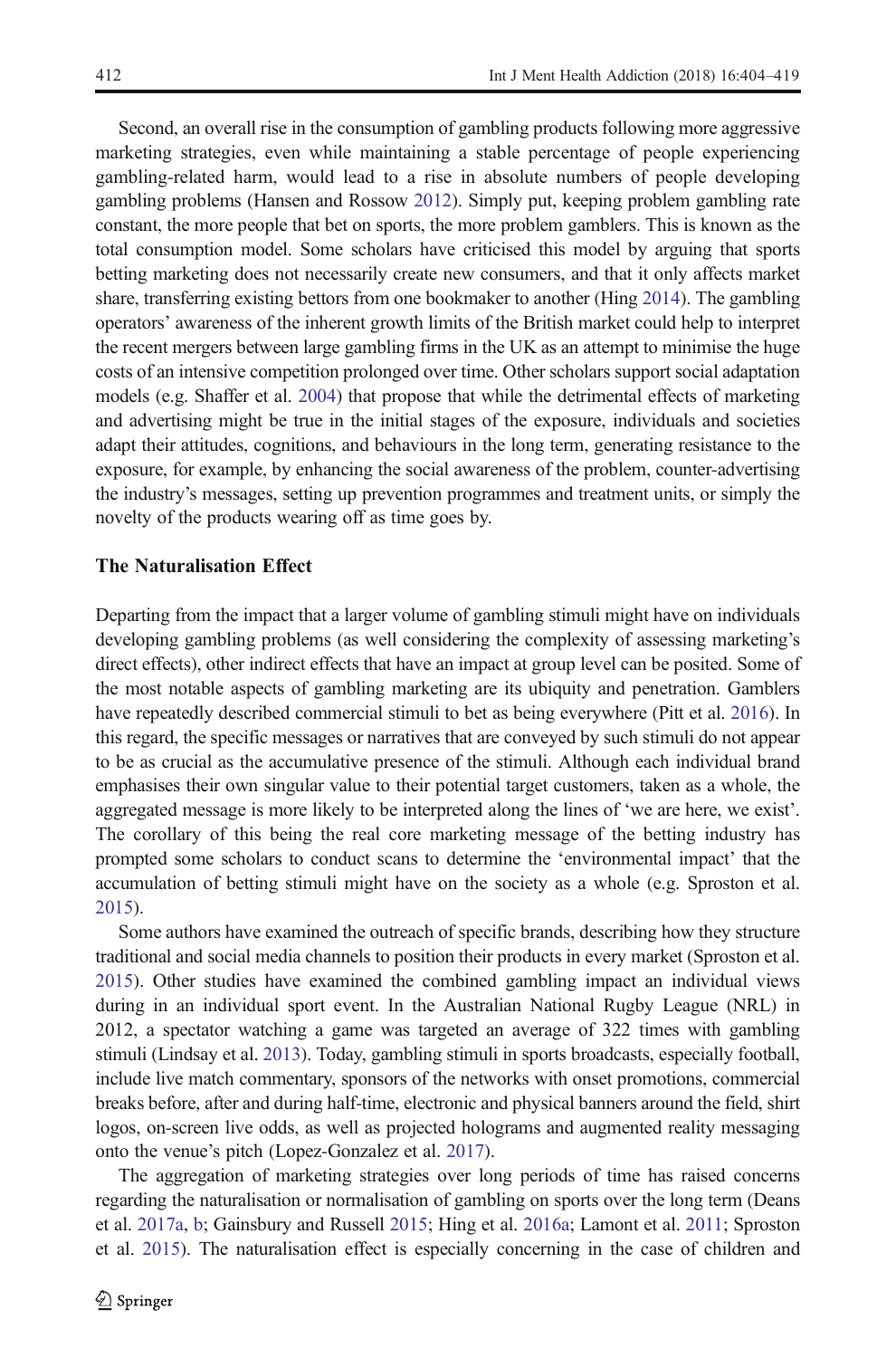adolescents, but also in the case of young adults, with insufficient historical perspective to compare the current betting context against previous periods where the union of sport and gambling was not so pervasively emphasised by betting marketers. Bettors' data directly extracted from gambling companies in Germany indicates that the average age of regular bettors is becoming lower (Gassmann et al. [2015](#page-13-0)). In that regard, experiments with children aged 5 to 12 years have demonstrated how prevalent their recognition of betting sponsors in association with sport teams is, to the point of recalling sponsorships that never took place (Bestman et al. [2015\)](#page-12-0). Other forms of gambling have prompted children to think in the past that gambling can be a tool for self-expression and rebelliousness (Korn et al. [2005\)](#page-14-0). If the association between gambling and sport becomes fully naturalised, gambling is likely to integrate among its core components the perceived positive attributes of contemporary sport. Here, the present authors provide a tentative list of some of these components:

- (i) The role of those practicing sport is active, their actions being the ones determining the outcome of any game.
- (ii) Sport is based on talent. The role of chance is inversely proportional to the amount of skill teams or individuals can achieve.
- (iii) Sport is based on preparation and work. It is a practice that can be mastered with sufficient training, self-commitment, and discipline (Milner et al. [2013\)](#page-14-0).
- (iv) Experience and knowledge are instrumental to success.
- (v) Being merit-based, those who have not succeeded have only themselves to blame, considering the equal opportunities the system allows.
- (vi) Sport stars represent the story of successful risk-takers that bet against the odds, given the unlikelihood of becoming a professional player, but prevailed in the end.
- (vii) For those who excel at it, sport is a very profitable activity.
- (viii) Sport is a manifestation of masculinity and control (Anderson [2009;](#page-12-0) Whannel [2001](#page-15-0)).
- (ix) Sport is fun and exciting.
- (x) Sport is safe, harmless, and promotes healthy behaviours (McMullan and Miller [2008](#page-14-0)).

The following section explores the potential dangers of the transference of meaning from each sport characteristic listed above into the remit of gambling, trading, and fantasy gaming.

## Sporting Attributes in Trading and Gaming

 $(i, ii, iii, iv, and v)$ : Online betting marketing represents a shift of focus from the traditional view of weekly football pools as a rather passive gambling form where bettors would typically fill out a column with the expected winners of the fixtures of a Premier League week and then wait until the events unfolded. In stark contrast, contemporary betting marketing highlights the active role of bettors and the way mobile technologies can be used to enhance the control over the betting experience, and implicitly, over the bet outcome itself (Lopez-Gonzalez et al. [2017](#page-14-0)).

The development of betting interfaces towards more involved experiences featuring more options for bettors to interact with the ongoing bets (e.g. 'cash out') has *gamified* sports betting (Lopez-Gonzalez et al. [2017](#page-14-0)). This development might punctuate a transition towards a more comprehensive convergence of betting and gaming businesses. If that occurs, the line between the perceived control over the platforms and interfaces, and the actual control over the bets placed will be blurred in bettors' minds, resulting in less planned betting behaviour.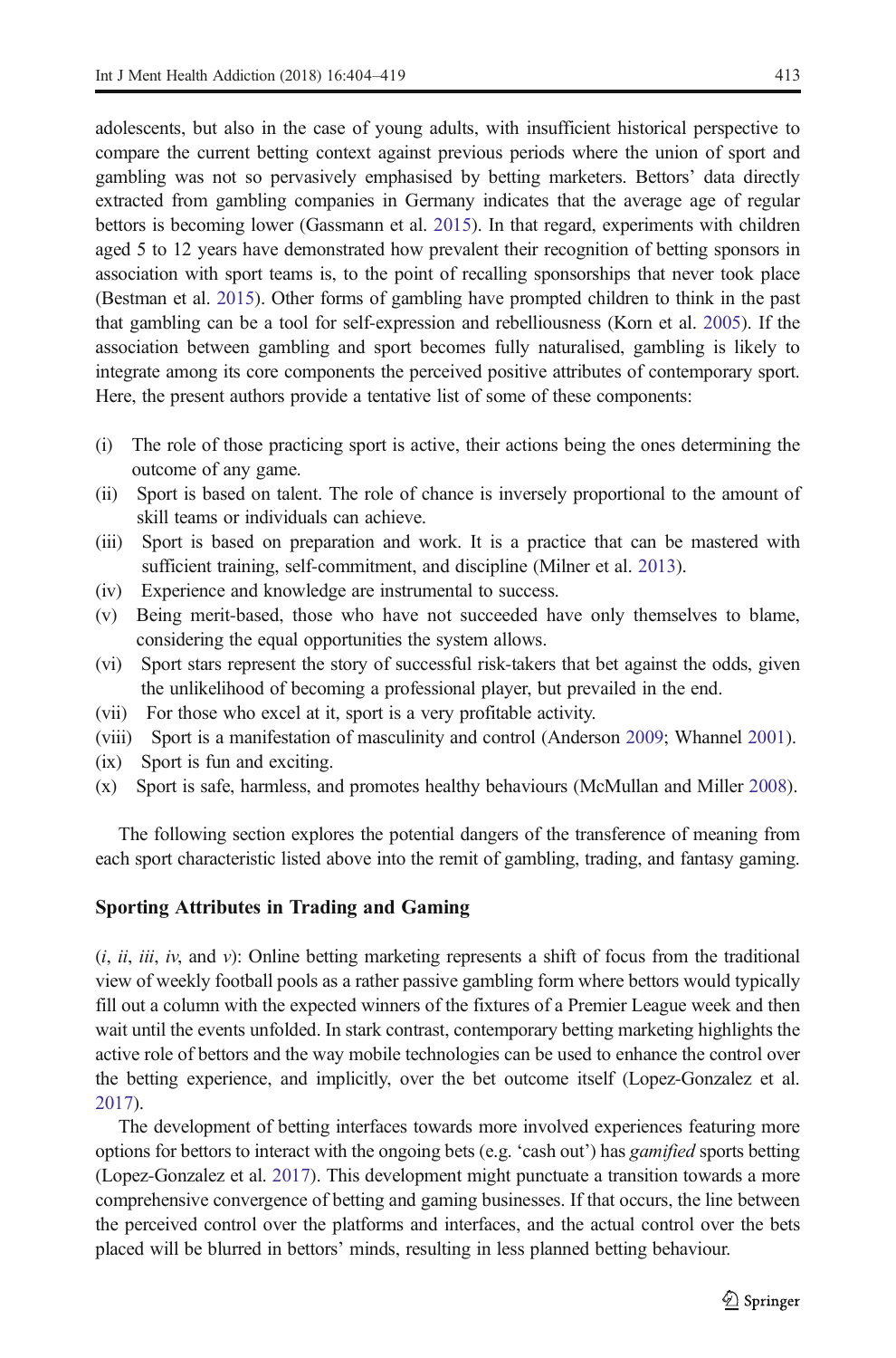The more activated the role of bettors is meaningful in terms of and enhanced 'illusion of control' (Langer [1975\)](#page-14-0) and overconfidence over one's own skills (Svenson [1981](#page-15-0)). Furthermore, it also brings to life the idea that in sports betting, training, knowledge, experience, and skills separate those who win from those who lose. Betting marketing emphasises the idea that all the relevant data to inform bets is accessible for bettors, either in the form of data, statistics, or media reports. It follows that betting is a rational activity that comprises the analysis of available information that, if done diligently, yields profits. Fantasy gaming is a good example of this. Fantasy sports are legal in the USA, despite the prohibition of online gambling in the country, because companies have been successful (to date) in arguing at court cases that their products are based on acts of skill, not chance (Rose [2015\)](#page-15-0). Similarly, trading is also based on the assumption that the chance component can be mastered with enough training and experience. Marketing campaigns overestimate the role of skill (while underestimating the importance of luck), encouraging gamblers to persevere in their skill acquisition. This is relevant in the case of children, because their cognitive skills are still developing, and problem gamblers, who often have distortions and biases in their cognitive processing (Ciccarelli et al. [2017](#page-12-0); Griffiths [1994](#page-13-0); Parke and Griffiths [2012\)](#page-14-0).

(vi, vii, and viii): Conceptually speaking, one of the characteristics that distinguishes a trader from a gambler is professionalism. Being a trader is perceived to be a job, and it is defined in the Cambridge Dictionary ([2017](#page-12-0)) as a person who buys or sells company shares or money, whereas in the same dictionary, a gambler is defined as a person who risks money. The juxtaposition of gambling and trading, by means of sport, is likely to transfer some of the connotations of professional, business-oriented task of trading to the gambling realm. This juxtaposition is furthered by sport stars, who also add the business component to something that was primarily meant to be an entertainment.

Trading borrows from sport the attributes of speed, immediacy, precision, and technological innovation, which is why Formula 1 car racing has been an ideal target competition for forex companies (Pearson [2013](#page-14-0)). The preponderance of those same attributes of speed and precision could also help to explain the selection of Usain Bolt, the eight-time Olympic gold medallist sprinter, as a brand ambassador for the XM Forex company in 2016 (Dudley [2016\)](#page-13-0). The symbolic association of gambling and trading via sports makes gambling depart even further from being considered a game of chance, focusing on the components of skill, knowledge, and analysis.

Trading is likely to be an environment of extreme competition, which translates into greater risk of losing the invested money. However, in contrast to such negative characterisation, trading marketing via sports, frames competition as positive, involving a symbolic understanding of trading that entails elements such as the survival of the fittest, the thrill of taking risks, while curtailing any moral obligations caused by irresponsible trading. In close relation to this, the building up of masculinity has therefore been proposed as a mechanism used by gambling advertising to induce riskier betting behaviour (Thomas et al. [2012b\)](#page-15-0). Arguably, trading also builds on recklessness (positively framed as controlled risk-taking) to construct traders and gamblers to the image of sports stars, borrowing characteristics from them such as instinctive behaviour, decisiveness, and on-the-go decision-making. Recent research in the UK has shown that bookmakers manage greater profit margins when presenting bettors with multiple outcome bets whose risk and winning probability is hard to calculate accurately (Newall [2015,](#page-14-0) [2017\)](#page-14-0).

In addition, elite football evokes a life of affluence. Sport stars often represent stories of working class people who become millionaires almost overnight, typically in their early 20s (Smart [2005\)](#page-15-0). In that sense, sport enacts narratives of easy money and strikes of luck, and an association in the mind of quick money. The contention here is that the extended gambling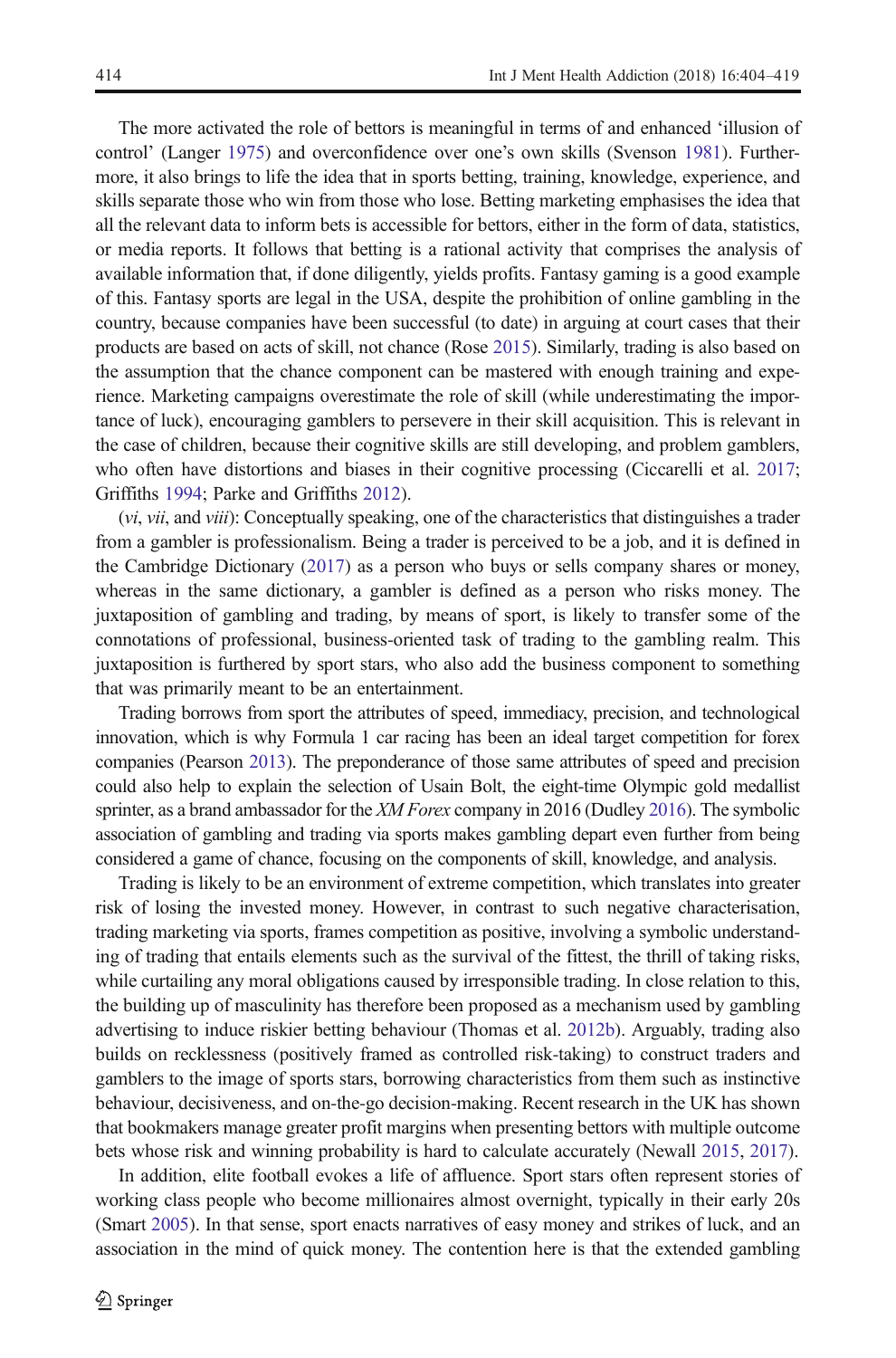definition proposed in this paper does not happen in isolation, and that the convergence of gambling, gaming, and trading businesses is more likely to evolve in an atmosphere saturated by other inducements to play with money. Looking again at Table [1](#page-5-0), gambling and trading shirt sponsors align next to brands that could be similarly construed as money businesses: building societies (Northern Rock, Britannia), investment firms (F&C Investments, Virgin Money), insurance companies (AIG, Aviva, Aon, AIA), and a quick loan company (Ramsdens). In total, the number of companies inducing consumers to pay now and expect greater return in the future accounted for seven sponsors in 2007/2008, 11 in 2011/2012, and 12 in 2016/2017, embedding further the overall sensation of sport gamblification.

 $(ix and x)$ : As mentioned at the beginning of the present paper, gambling products (and even more so trading products) are widely perceived as demerit goods from an economic standpoint (McCormick and Stone [2007\)](#page-14-0). However, unlike other forms of gambling, sport confers betting the attributes of healthiness, safety, and harmlessness (McMullan and Miller [2008\)](#page-14-0). This association is reinforced inasmuch as sports betting becomes more gamified, symbolically departing from more obscure gambling connotations into areas of social perception characterised by playfulness and entertainment. Playing is (by definition) non-serious and entails a world of reparable consequences, as the betting marketing of free bets and guaranteed money-back offers appear to imply. The gamification of gambling (Owens [2012\)](#page-14-0) adds to the active role of bettors, enhancing their perception of control over the outcome of their bets, with fantasy gaming being a by-product of such evolution.

An interpretation of the marketing rationale for the alliance of forex trading companies with sport organisations is the strategy of transferring ludic components from sports domains to reframe trading as a harmless and entertaining activity. Take as an illustrative example the following inducement made by FX Primus, trading partner of English Premier League football club Manchester City until 2016, as advertised in their website:

[Headline] A fusion of Forex and football. [Text] FX trading and football might have more in common than you think…For those of you who enjoy the EXCITEMENT [capital letters in the original], SUSPENSE and SPEED of the beautiful game, then you have already experienced the THRILL that our traders experience when they make money on a trade (Richardson [2015](#page-15-0)).

This short inducement summarises many of the points made already in the present paper and exemplifies what irresponsible marketing of trading might look like. First, it relies on the 'trading is like a sport' metaphor, borrowing the component of fun and excitement from it. Second, it presents trading as an activity that has no (negative) consequences, in which people engage just for the sake of fun. Third, it draws on the emotional relationship of fans with their sports and teams to evoke a similar feeling in trading.

# Concluding Remarks

The present paper has argued for an extended definition of sport gamblification, exploring the relatively new phenomena of forex trading and fantasy gaming as an expansion of the remit of sports gambling. Using the English Football Premier League as a case study, the paper examined the potential harm involved in the association of sport with gambling and its adjacent industries (i.e. forex trading, fantasy gaming). There is a wide consensus that sports betting marketing (and advertising) must be regulated, and is the case in most jurisdictions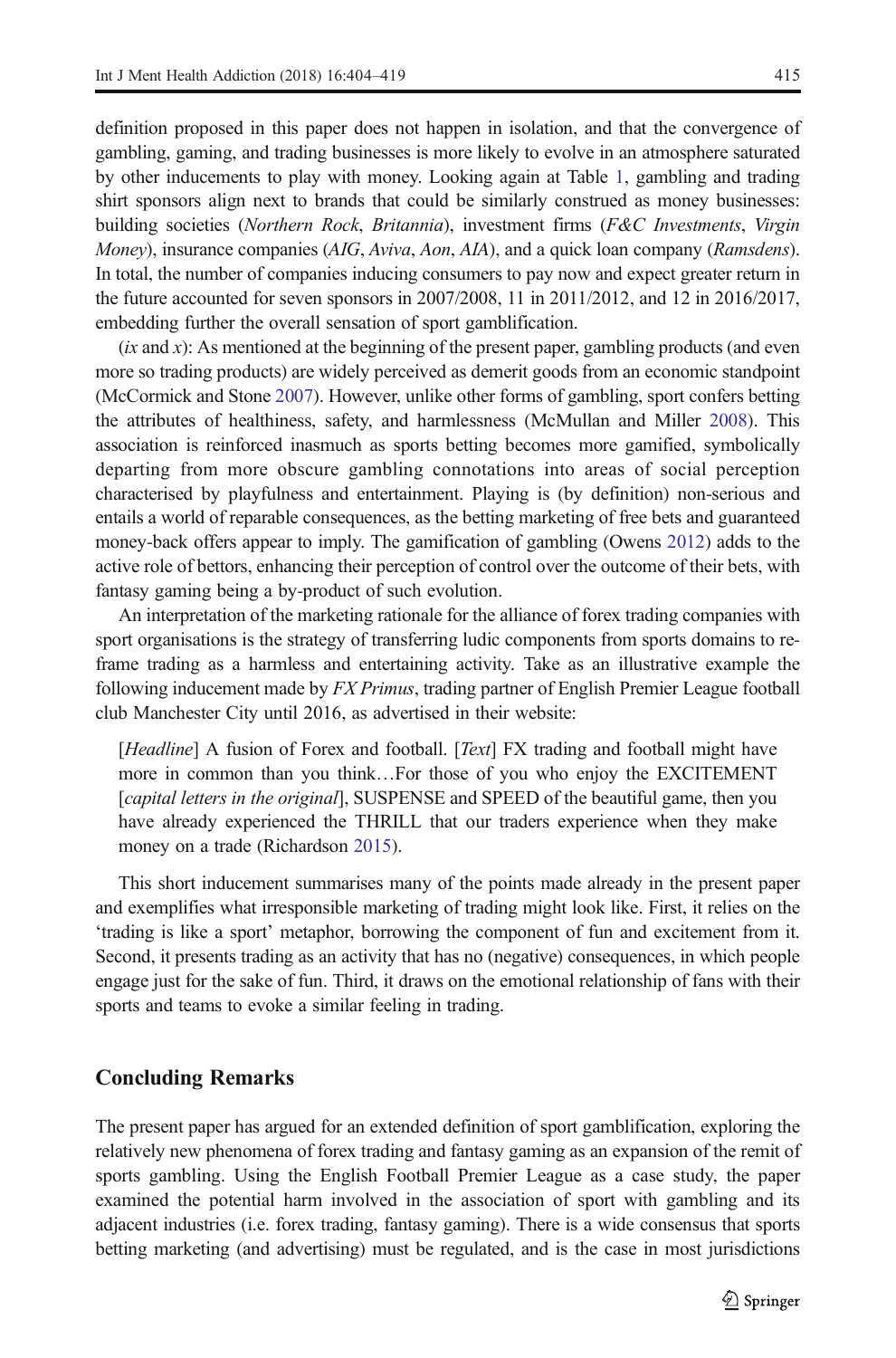<span id="page-12-0"></span>including the UK. However, there is no specific protection concerning the marketing of trading and fantasy gaming as a specific product category associated with sports. Here, it has been contended that such association is not trivial, and that the symbolic linkage of sport and these newer gambling forms can become an issue of public health, especially affecting vulnerable groups such as minors and problem gamblers.

The present paper explored shirt sponsorship and official partnerships as a proxy for assessing the volume and penetration of sports gamblification. Although there is no scientific evidence that these marketing agreements are actually having a detrimental effect on the aforementioned vulnerable groups, it has been argued that it makes theoretical sense to think that they might potentially cause harm among some individuals. Consequently, the current online gambling restrictions should expand, in the same vein as the definition of gambling, to protect consumers from irresponsible marketing in general and the inadequate association of sport and gambling in particular.

#### Compliance with Ethical Standards

Conflict of Interest Hibai Lopez-Gonzalez declares that he has no conflict of interest. Mark D. Griffiths declares that he has received funding for a number of research projects in the area of gambling education for young people, social responsibility in gambling, and gambling treatment from the Responsibility in Gambling Trust, a charitable body which funds its research program based on donations from the gambling industry. He also undertakes consultancy for various gaming companies in the area of social responsibility in gambling.

Funding Information This work was supported by the Government of the Basque Country, Spain, under grant reference (Eusko Jaurlaritza, POS\_2015\_1\_0062).

Open Access This article is distributed under the terms of the Creative Commons Attribution 4.0 International License (http://creativecommons.org/licenses/by/4.0/), which permits unrestricted use, distribution, and reproduction in any medium, provided you give appropriate credit to the original author(s) and the source, provide a link to the Creative Commons license, and indicate if changes were made.

### References

- Advertising Standards Authority. (2014). Gambling advertising: review of the ASA's application of the UK advertising codes. London: Advertising Standards Authority.
- Anderson, E. D. (2009). The maintenance of masculinity among the stakeholders of sport. Sport Management Review, 12(1), 3–14.
- Asser Institute. (2014). Study on sports organisers' rights in the European Union. Luxembourg: Publications Office of the European Union.
- Autorité de régulation des jeux en ligne [ARJEL]. (2013). Report of the French online gaming regulatory authority on the betting right. Paris: ARJEL.
- Bestman, A., Thomas, S. L., Randle, M., & Thomas, S. D. M. (2015). Children's implicit recall of junk food, alcohol and gambling sponsorship in Australian sport. BMC Public Health, 15, 1022.
- Binde, P. (2014). Gambling advertising: a critical research review. London: Responsible Gambling Trust.
- Bowman, N. D., Spinda, J. S. W., & Sanderson, J. (2016). Fantasy sports and the changing sports media industry: media, players, and society. Lanham, Maryland: Lexington Books.
- Cambridge Dictionary (2017). Trader. RetrievedMay 3, 2017, from<http://dictionary.cambridge.org/dictionary/english/trader>
- Cassidy, R. (2013). Partial convergence: social gaming and real-money gambling. In R. Cassidy, A. Pisac, & C. Loussouarn (Eds.), Qualitative research on gambling: exploring the production and consumption of risk (pp. 74–91). New York: Routledge.
- Ciccarelli, M., Griffiths, M. D., Nigro, G., & Cosenza, M. (2017). Decision making, cognitive distortions and emotional distress: a comparison between pathological gamblers and healthy controls. Journal of Behavior Therapy and Experimental Psychiatry, 54, 204–210.
- Committee of Advertising Practice and Broadcast Committee of Advertising Practice. (2014). Guidance on the rules for gambling advertisements. London: Committee of Advertising Practice and Broadcast Committee of Advertising Practice.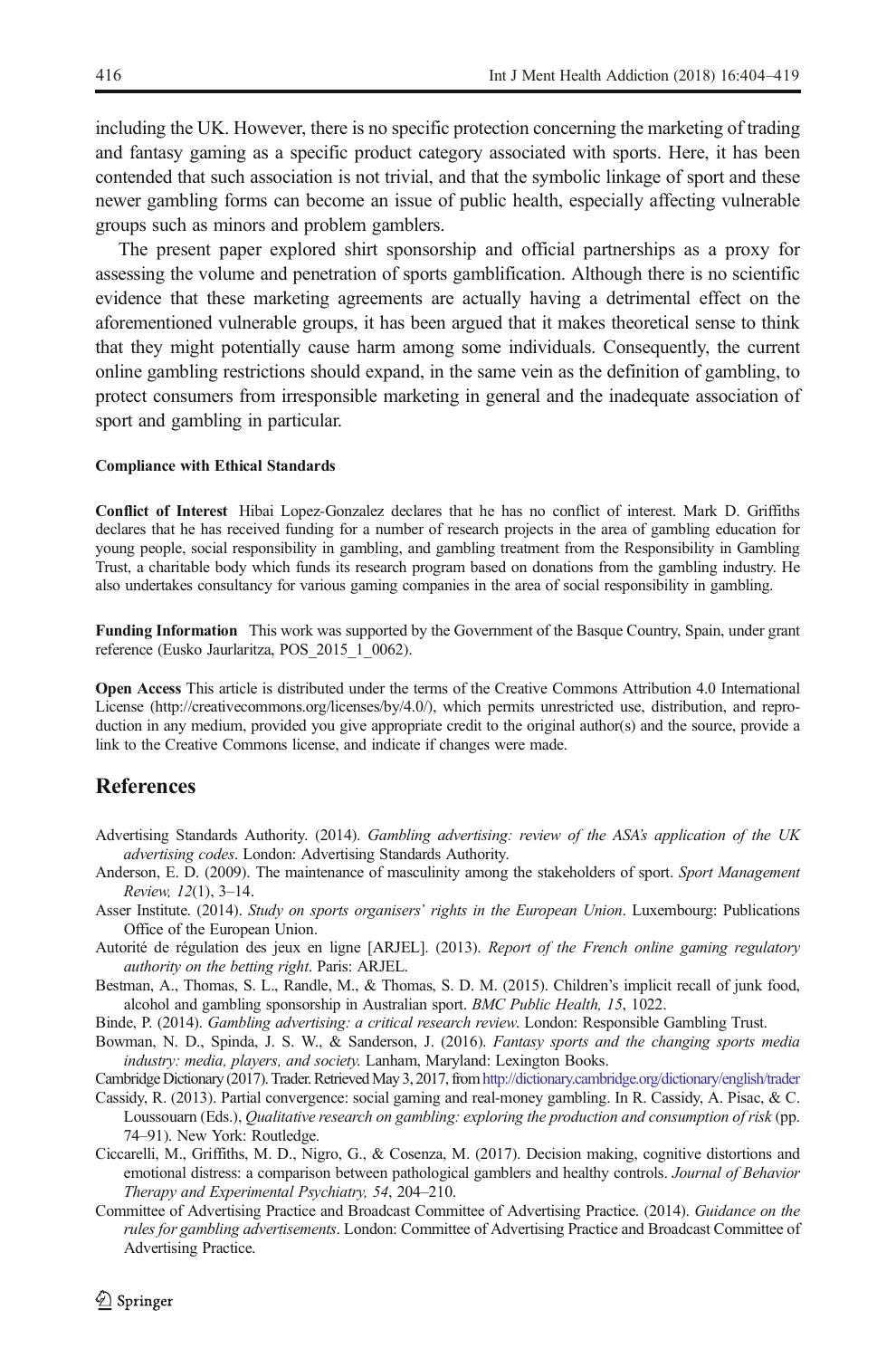- <span id="page-13-0"></span>Danson, A. (2010). Sponsorship by gambling companies in the UK and Europe: the opportunities and challenges. Journal of Sponsorship, 3(2), 194–201.
- Davies, R. (2016). Betting firms spent half a billion pounds on TV adverts since 2012. Retrieved January 5, 2017, from: <https://www.theguardian.com/society/2016/jul/15/betting-firms-spent-half-a-billion-pounds-on-tv-adverts-since-2012>
- Deans, E. G., Thomas, S. L., Daube, M., Derevensky, J., & Gordon, R. (2016). Creating symbolic cultures of consumption: an analysis of the content of sports wagering advertisements in Australia. BMC Public Health, 16(1), 208.
- Deans, E. G., Thomas, S. L., Daube, M., & Derevensky, J. (2017a). The role of peer influences on the normalisation of sports wagering: a qualitative study of Australian men. Addiction Research & Theory, 25, 103–113.
- Deans, E. G., Thomas, S. L., Derevensky, J., & Daube, M. (2017b). The influence of marketing on the sports betting attitudes and consumption behaviours of young men: implications for harm reduction and prevention strategies. Harm Reduction Journal, 14(1), 5. doi[:10.1186/s12954-017-0131-8](http://dx.doi.org/10.1186/s12954-017-0131-8).
- Dirección General de Ordenación del Juego [DGOJ]. (2017). Gasto promocional de juego online. Madrid: DGOJ.
- Dudley, G. (2016). Usain Bolt becomes XM's official ambassador. Retrieved April 10, 2017, from: [http://www.](http://www.sportspromedia.com/news/usain_bolt_signs_on_with_xm_group) [sportspromedia.com/news/usain\\_bolt\\_signs\\_on\\_with\\_xm\\_group](http://www.sportspromedia.com/news/usain_bolt_signs_on_with_xm_group)
- Dyall, L., Tse, S., & Kingi, A. (2009). Cultural icons and marketing of gambling. International Journal of Mental Health and Addiction, 7, 84–96.
- European Betting and Gaming Association [EGBA]. (2015). The economic synergy between sports and sports betting. EGBA News, 19, 1–4.
- European Commission. (2012). Towards a comprehensive European framework for online gambling. Brussels: European Commission.
- Foley-Train, J. (2014). Sports betting: commercial and integrity issues. Etterbeek: European Gaming and Betting Association.
- Forrest, D., & Simmons, R. (2003). Sport and gambling. Oxford Review of Economic Policy, 19(4), 598–611.
- Gainsbury, S., & Russell, A. (2015). Betting patterns for sports and races: a longitudinal analysis of online wagering in Australia. Journal of Gambling Studies, 31(1), 17–32.
- Gainsbury, S., Wood, R., Russell, A., Hing, N., & Blaszczynski, A. (2012). A digital revolution: comparison of demographic profiles, attitudes and gambling behavior of Internet and non-Internet gamblers. Computers in Human Behavior, 28, 1388–1398.
- Gainsbury, S., Hing, N., Delfabbro, P. H., & King, D. L. (2014). A taxonomy of gambling and casino games via social media and online technologies. *International Gambling Studies*, 14(2), 196–213.
- Gainsbury, S., Russell, A., Hing, N., Wood, R., Lubman, D., & Blaszczynski, A. (2015). How the Internet is changing gambling: findings from an Australian prevalence survey. Journal of Gambling Studies, 31(1), 1-15.
- Gambling Commission. (2014). Sponsorship of British sporting clubs by gambling operators. London: Gambling Commission.
- Gambling Commission. (2016). Participation in gambling and rates of problem gambling—Scotland 2015. London: Gambling Commission.
- Gambling Commission. (2017). *Industry statistics (May 2017)*. London: Gambling Commission.
- Garlitos, K. (2014). Betfair inks sponsorship deal with Liverpool. Retrieved December 2, 2014, from: <http://calvinayre.com/2014/11/26/sports/betfair-inks-sponsorship-deal-liverpool/>
- Gassmann, F., Emrich, E., & Pierdzioch, C. (2015). Who bets on sports? Some further empirical evidence using German data. International Review for the Sociology of Sport. doi:[10.1177/1012690215597650.](http://dx.doi.org/10.1177/1012690215597650)
- Gerbner, G. (1969). Toward "cultural indicators": the analysis of mass mediated public message systems. AV Communication Review, 17(2), 137–148.
- Gillooly, L. (2015). Why gambling sponsors could be relegated from the Premier League. Retrieved July 10, 2016, from: <http://www.campaignlive.co.uk/article/1376368/why-gambling-sponsors-relegated-premier-league#>
- Gordon, R., & Chapman, M. (2014). Brand community and sports betting in Australia. Victoria: Victorian Responsible Gambling Foundation.
- Griffiths, M. D. (1994). The role of cognitive bias and skill in fruit machine gambling. British Journal of Psychology, 85, 351–369.
- Griffiths, M., King, D., & Delfabbro, P. (2014). The technological convergence of gambling and gaming practices. In D. C. Richard, A. Blaszczynski, & L. Nower (Eds.), The Wiley-Blackwell handbook of disordered gambling (pp. 327–346). Oxford: John Wiley & Sons.
- Hansen, M. B., & Rossow, I. M. (2012). Does a reduction in the overall amount of gambling imply a reduction at all levels of gambling? Addiction Research & Theory, 20(2), 145–152.
- Hanss, D., Mentzoni, R. A., Griffiths, M. D., & Pallesen, S. (2015). The impact of gambling advertising: problem gamblers report stronger impacts on involvement, knowledge, and awareness than recreational gamblers. Psychology of Addictive Behaviors, 29(2), 483–491.
- Hing, N. (2014). Sports betting and advertising (AGRC Discussion Paper No. 4). Melbourne: Australian Gambling Research Centre.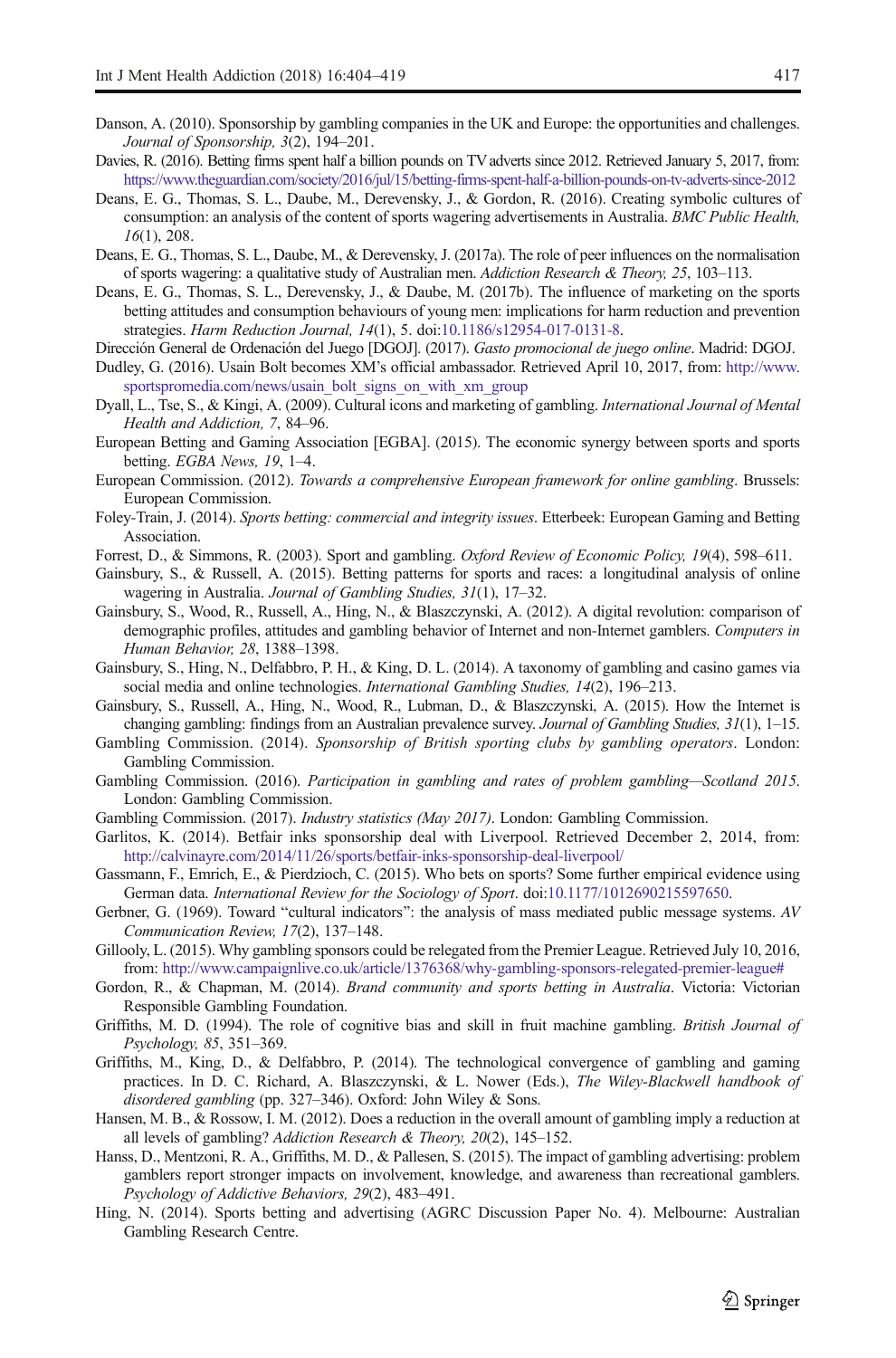- <span id="page-14-0"></span>Hing, N., Vitartas, P., & Lamont, M. (2014). Promotion of gambling and live betting odds during televised sport: influences on gambling participation and problem gambling. Lismore: Centre for Gambling Education and Research.
- Hing, N., Lamont, M., Vitartas, P., & Fink, E. (2015). Sports bettors' responses to sports-embedded gambling promotions: implications for compulsive consumption. Journal of Business Research, 68(0), 2057–2066.
- Hing, N., Russell, A. M. T., Vitartas, P., & Lamont, M. (2016a). Demographic, behavioural and normative risk factors for gambling problems amongst sports bettors. Journal of Gambling Studies, 32(2), 625–641.
- Hing, N., Sproston, K., Brook, K., & Brading, R. (2016b). The structural features of sports and race betting inducements: issues for harm minimisation and consumer protection. Journal of Gambling Studies, 1-20. doi:[10.1007/s10899-016-9642-6](http://dx.doi.org/10.1007/s10899-016-9642-6).
- Hing, N., Russell, A. M. T., Lamont, M., & Vitartas, P. (2017). Bet anywhere, anytime: an analysis of Internet sports bettors' responses to gambling promotions during sports broadcasts by problem gambling severity. Journal of Gambling Studies. doi:[10.1007/s10899-017-9671-9.](http://dx.doi.org/10.1007/s10899-017-9671-9)
- Hutchins, B. (2016). Tales of the digital sublime: tracing the relationship between big data and professional sport. Convergence: The International Journal of Research into New Media Technologies, 22(5), 494–509.
- King, D., Delfabbro, P., & Griffiths, M. (2010). The convergence of gambling and digital media: implications for gambling in young people. Journal of Gambling Studies, 26(2), 175–187.
- Korn, D., Hurson, T., & Reynolds, J. (2005). Commercial gambling advertising: possible impact on youth knowledge, attitudes, beliefs, and behavioural intentions. Guelph: Ontario Problem Gambling Research Centre.
- Lamont, M., Hing, N., & Gainsbury, S. (2011). Gambling on sport sponsorship: a conceptual framework for research and regulatory review. Sport Management Review, 14(3), 246–257.
- Langer, E. (1975). The illusion of control. Journal of Personality and Social Psychology, 32(2), 311–328.
- LaPlante, D. A., Schumann, A., LaBrie, R. A., & Shaffer, H. J. (2008). Population trends in Internet sports gambling. Computers in Human Behavior, 24(5), 2399–2414.
- Lindsay, S., Thomas, S., Lewis, S., Westberg, K., Moodie, R., & Jones, S. (2013). Eat, drink and gamble: marketing messages about "risky" products in an Australian major sporting series. BMC Public Health, 13(1), 719. doi[:10.1186/1471-2458-13-719.](http://dx.doi.org/10.1186/1471-2458-13-719)
- Lopez-Gonzalez, H., & Griffiths, M. D. (2016a). Is European online gambling regulation adequately addressing in-play betting advertising? Gaming Law Review and Economics, 20(6), 495–503.
- Lopez-Gonzalez, H., & Griffiths, M. D. (2016b). Understanding the convergence of online sports betting markets. International Review for the Sociology of Sport. doi[:10.1177/1012690216680602.](http://dx.doi.org/10.1177/1012690216680602)
- Lopez-Gonzalez, H., & Tulloch, C. D. (2015). Enhancing media sport consumption: online gambling in European football. Media International Australia, 155, 130–139.
- Lopez-Gonzalez, H., Estévez, A., & Griffiths, M. D. (2017). Marketing and advertising online sports betting: a problem gambling perspective. Journal of Sport & Social Issues, 41(3), 256–272.
- Marr, B. (2015). Big data: the big formula in sports. Retrieved from: [https://www.forbes.](https://www.forbes.com/sites/bernardmarr/2015/03/25/big-data-the-winning-formula-in-sports/#32ca675034de) [com/sites/bernardmarr/2015/03/25/big-data-the-winning-formula-in-sports/#32ca675034de](https://www.forbes.com/sites/bernardmarr/2015/03/25/big-data-the-winning-formula-in-sports/#32ca675034de).
- McCormick, B., & Stone, I. (2007). Economic costs of obesity and the case for government intervention. Obesity Reviews, 8(1), 161–164.
- McKelvey, S. M. (2004). The growth in marketing alliances between US professional sport and legalised gambling entities: are we putting sport consumers at risk? Sport Management Review, 7(2), 193-210.
- McMullan, J. L., & Miller, D. (2008). All in! The commercial advertising of offshore gambling on television. Journal of Gambling Issues, 22, 230–251.
- Milner, L., Hing, N., Vitartas, P., & Lamont, M. (2013). Embedded gambling promotion in Australian football broadcasts: an exploratory study. Communication Politics & Culture, 46, 177–198.
- Myllymaa, A. (2017). The political economy of online gambling in the European Union. Helsinki: University of Helsinki Retrieved from <https://helda.helsinki.fi/handle/10138/175678>.
- Nettleton, J. (2013). Live odds and the wild, wild west of gambling advertising! Sydney: Addisons.
- Newall, P. W. S. (2015). How bookies make your money. Judgment and Decision making, 10(3), 225–231.
- Newall, P. W. S. (2017). Behavioral complexity of British gambling advertising. Addiction Research & Theory. doi:[10.1080/16066359.2017.1287901](http://dx.doi.org/10.1080/16066359.2017.1287901).
- Office of Communications. (2013). Trends in advertising activity—gambling. London: Ofcom.
- Owens, M. D. (2012). It's all in the game: gamification, games, and gambling. Gaming Law Review and Economics, 16(3), 114–118.
- Parke, A., & Griffiths, M. (2012). Beyond illusion of control: an interpretative phenomenological analysis of gambling in the context of information technology. Addiction Research & Theory, 20(3), 250–260.
- Parke, A., Harris, A., Parke, J., Rigbye, J., & Blaszczynski, A. (2014). Responsible marketing and advertising in gambling: a critical review. Journal of Gambling Business and Economics, 8(3), 21–35.
- Pearson, S. (2013). FX trading and sports sponsorship. Retrieved April 4, 2017, from [http://www.](http://www.financemagnates.com/forex/brokers/fx-trading-and-sports-sponsorship/) [financemagnates.com/forex/brokers/fx-trading-and-sports-sponsorship/](http://www.financemagnates.com/forex/brokers/fx-trading-and-sports-sponsorship/)